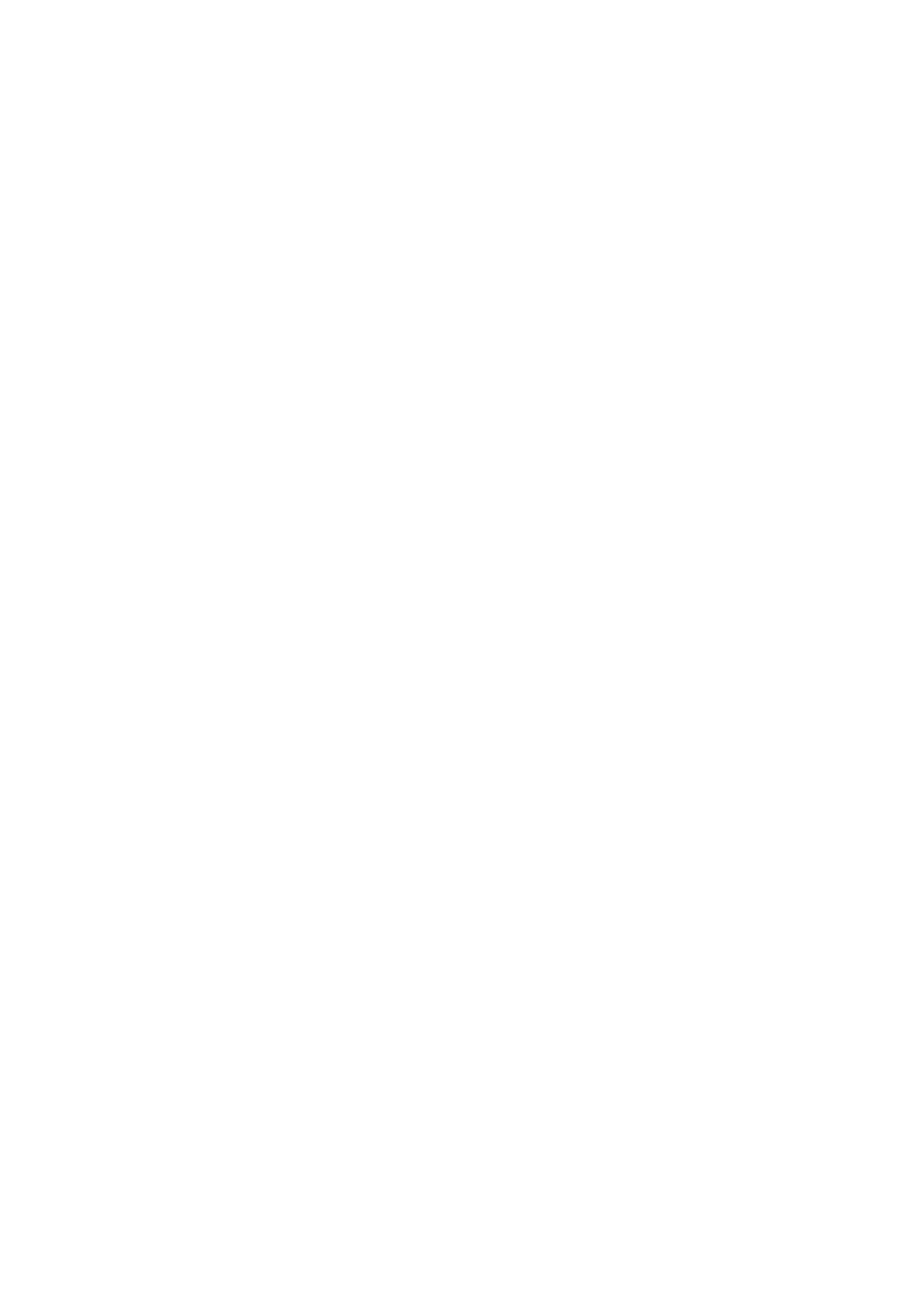## **Application Information Enable**

The GS7163 has a dedicated enable pin(EN). When the EN pin is in the logic low (VEN<0.3V), the regulator will be turned off, reducing the supply current to less than 1uA.

When the EN pin is in the logic high (VEN>1.1V), the regulator will be turned on and undergoes a new soft-start cycle. Left open, the EN pin is pulled up by an internal resistor to turn on the regulator.

#### **Power-on-Reset**

The GS7163 features a power-on-reset control through monitor both input voltages to prevent wrong operations. Only after the two supply voltages exceed their rising POR threshold voltages, the regulator is to be initiated and starts up.

#### **POK**

The POK pin is an open-drain output, and can be connects to  $V_{OUT}$  or other rail through an external pull-up resistor. As the output voltage arrives 92% of normal output voltage, an internal delay function starts to perform a delay time and then output the POK pin high to indicate the output is OK. As the output voltage falls below the falling Power-OK threshold or one of the two supply voltages falls below it's falling POR threshold, the POK pin will output low immediately without a delay time.

#### **Build-In Soft-Start**

An internal soft-start function controls rise rate of the output voltage to limit the current surge at start-up. The typical soft-start interval is about 1mS.

### **Current Limit**

The GS7163 contains over current protection

function. It allows the output current to reach the maximum value of 4.5A. Then further decreases in the load resistance reduce both the load current and the load voltage.

#### **Thermal-Shutdown Protection**

Thermal Shutdown protects GS7163 from excessive power dissipation. If the die temperature exceeds 160°C, the pass transistor is shut off. 40°C of hysteresis prevents the regulator from turning on until the die temperature drops to 120°C.

#### **Output Capacitor selection**

The GS7163 is designed to employ ceramic output capacitors as low as 10uF; if employ EL output capacitor as large as 1000uF, feedback resistance (Rbottom) should be larger than 100K ohm(Table 1). Place the capacitors physically as close as possible to the device with wide and direct PCB traces. Capacitor ESR should be less than 50mohm.

|         | Cout         | <b>Rbottom</b>            |
|---------|--------------|---------------------------|
| Ceramic | $\geq 10$ uF | $\geqslant$ 0.1K $\Omega$ |
|         | 1000uF       | $\geq$ 100K $\Omega$      |

Table 1 Cout capacitor vs. Rbottom resistance

#### **Input Capacitor selection**

Bypass VIN to ground with a 10uF or greater capacitor. Bypass VCNTL to ground with a 1uF capacitor for normal operation in most applications. Ceramic, tantalum or aluminum electrolytic capacitors may be selected for input capacitor. However ceramic capacitors are recommended due to their significant cost and space savings. Place the capacitors physically as close as possible to the device with wide and direct PCB traces.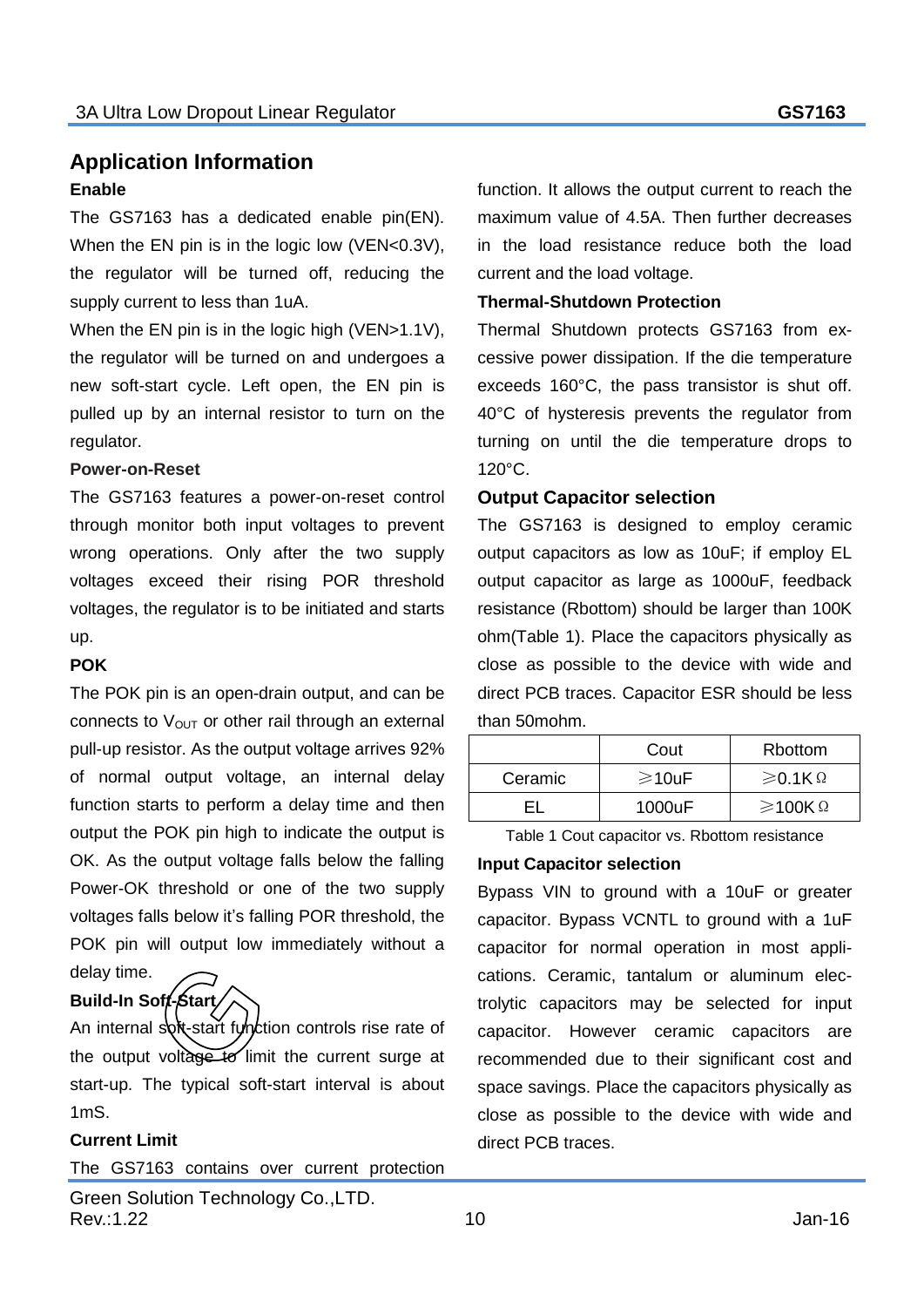#### **Power Dissipation and Layout Considerations**

Although internal thermal limiting function is integrated in GS7163, continuously keeping the junction near the thermal shutdown temperature may possibly affect device reliability. For continuous operation, it is highly recommended to keep the junction temperature below the maximum operation junction temperature 125°C for maximum reliability.

The power dissipation definition in device is:

 $P_D = (V_{IN} - V_O) \times I_O + VCNTL \times I_O$ 

The maximum power dissipation can be calculated as:

 $P_{D(MAX)} = (T_{J(MAX)} - T_A) / \theta_{JA}$ 

Where  $T_{J(MAX)}$  is the maximum operation junction temperature 125°C,  $T_A$  is the ambient temperature and the  $\theta_{JA}$  is the junction to ambient thermal resistance.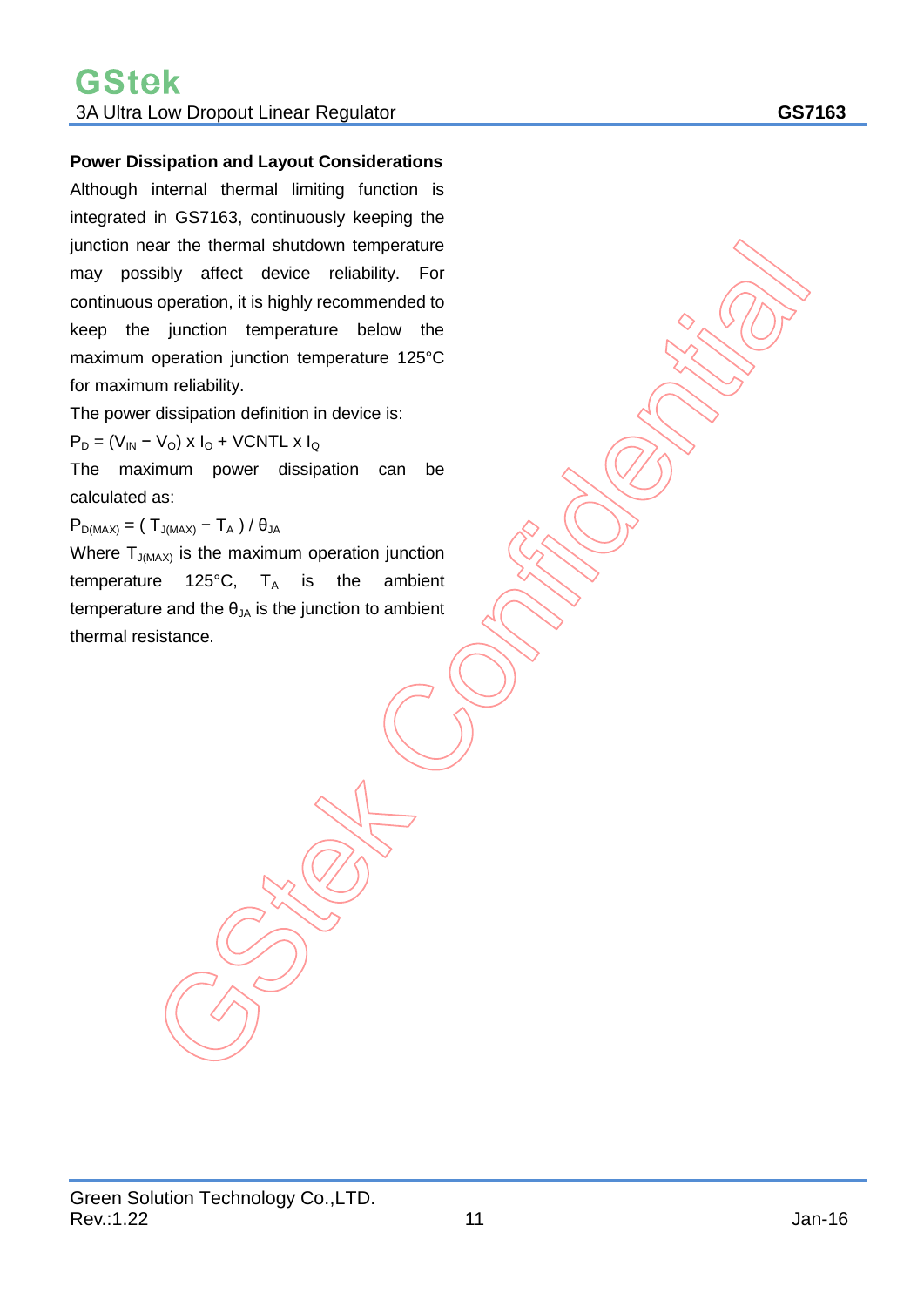# **Package Dimensions, TDFN10-3x3**



- 1. Min.: Minimum dimension specified.
- 2. Max.: Maximum dimension specified.
- 3. REF.: Reference. Normal/Regular dimension specified for reference.